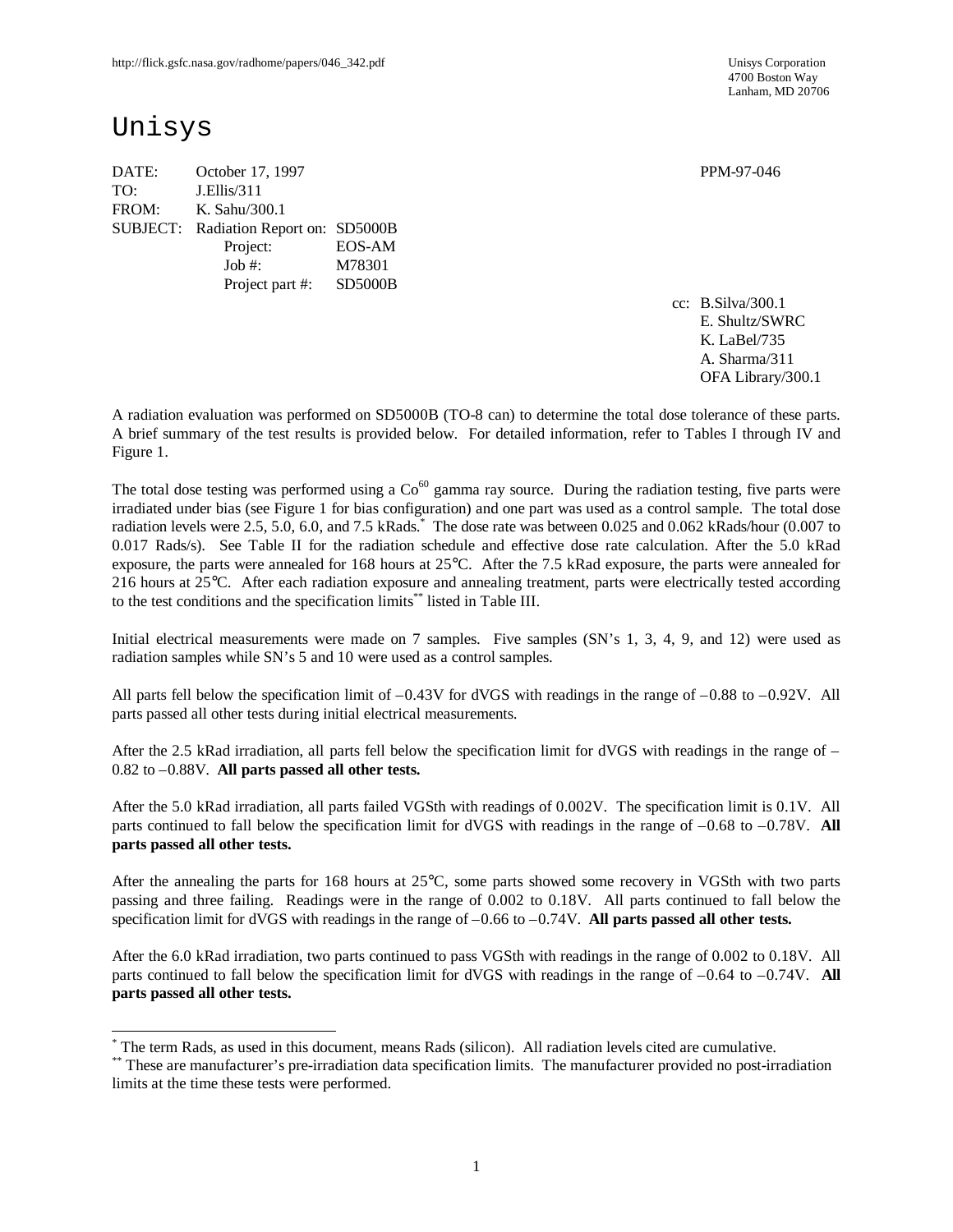After the 7.5 kRad irradiation, all parts failed VGSth with readings of 0.002V. All parts continued to fall below the specification limit for dVGS with readings in the range of –0.62 to –0.64V. **All parts passed all other tests.**

After the annealing the parts for 216 hours at 25°C, parts showed some recovery with two parts passing VGSth, one falling marginally below the specification limit and two with readings of 0.002V. All parts continued to fall below the specification limit for dVGS as before.

Table IV provides a summary of the test results with the mean and standard deviation values for each parameter after each irradiation exposure and annealing step.

Any further details about this evaluation can be obtained upon request. If you have any questions, please call me at (301) 731-8954.

#### \_\_\_\_\_\_\_\_\_\_\_\_\_\_\_\_\_\_\_\_\_\_\_\_\_\_\_\_\_\_\_\_\_\_\_\_\_\_\_\_\_\_\_\_\_\_\_\_\_\_\_\_\_\_\_\_\_\_\_\_\_\_\_\_\_\_\_\_\_\_\_\_\_\_\_\_\_\_\_\_\_\_\_\_\_\_\_\_\_\_\_\_ ADVISORY ON THE USE OF THIS DOCUMENT

The information contained in this document has been developed solely for the purpose of providing general guidance to employees of the Goddard Space Flight Center (GSFC). This document may be distributed outside GSFC only as a courtesy to other government agencies and contractors. Any distribution of this document, or application or use of the information contained herein, is expressly conditional upon, and is subject to, the following understandings and limitations:

(a) The information was developed for general guidance only and is subject to change at any time;

(b) The information was developed under unique GSFC laboratory conditions that may differ substantially from outside conditions;

(c) GSFC does not warrant the accuracy of the information when applied or used under other than unique GSFC laboratory conditions;

(d) The information should not be construed as a representation of product performance by either GSFC or the manufacturer;

(e) Neither the United States government nor any person acting on behalf of the United States government assumes any liability resulting from the application or use of the information.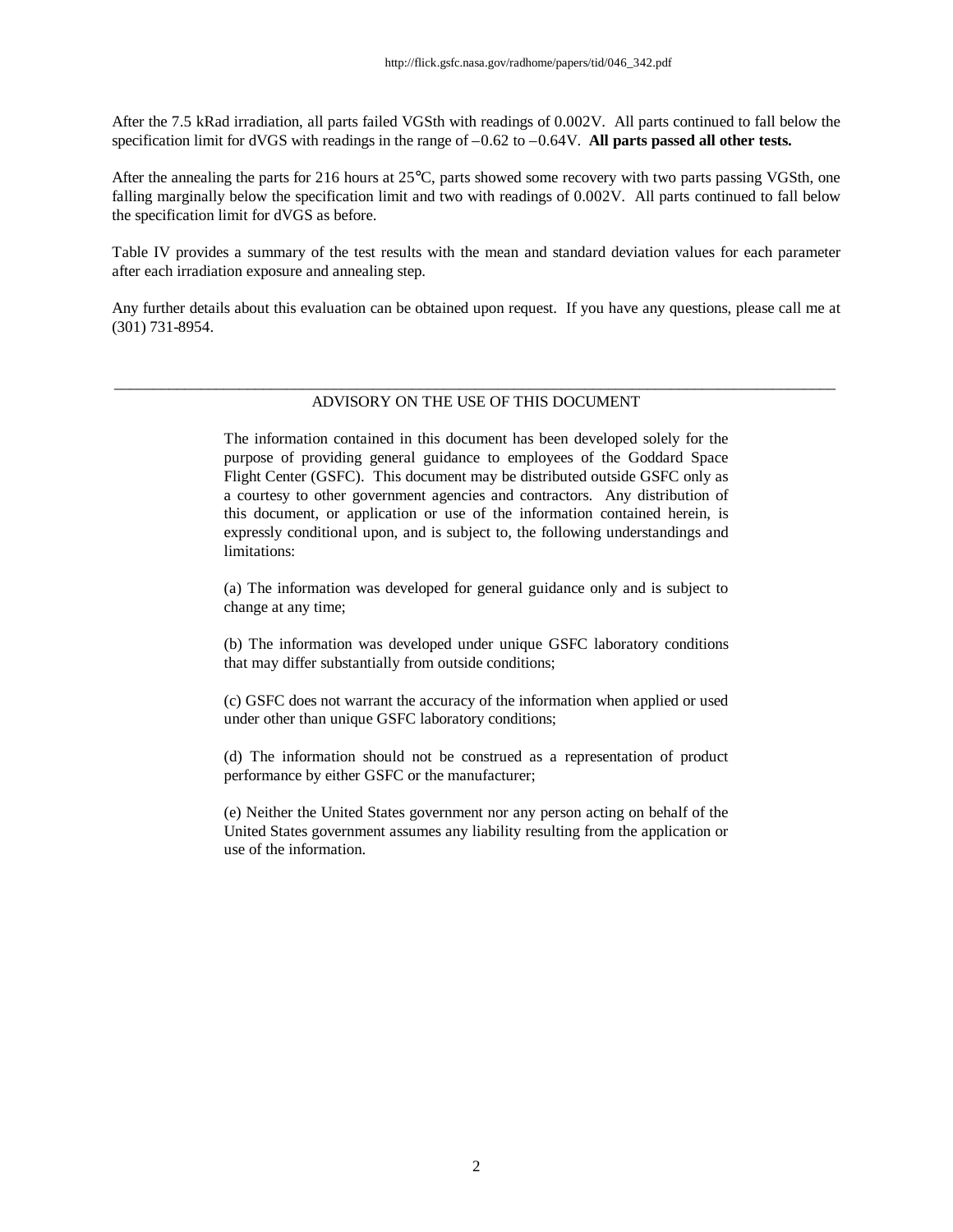



Pin Connections:  $1 \text{ G}_1$   $2 \text{ S}_1$   $3 \text{ S}_2$   $4 \text{ G}_2$   $5 \text{ D}_2$   $6 \text{ D}_3$   $7 \text{ G}_3$   $8 \text{ S}_3$   $9 \text{ S}_4$   $10 \text{ G}_4$   $11 \text{ D}_4$   $12 \text{ D}_1$ 

Notes:

- 1. Resistors are  $47k\Omega \pm 5\%, \frac{1}{4}W$ .
- 2.  $V_G = 24.0V \pm 0.5V DC$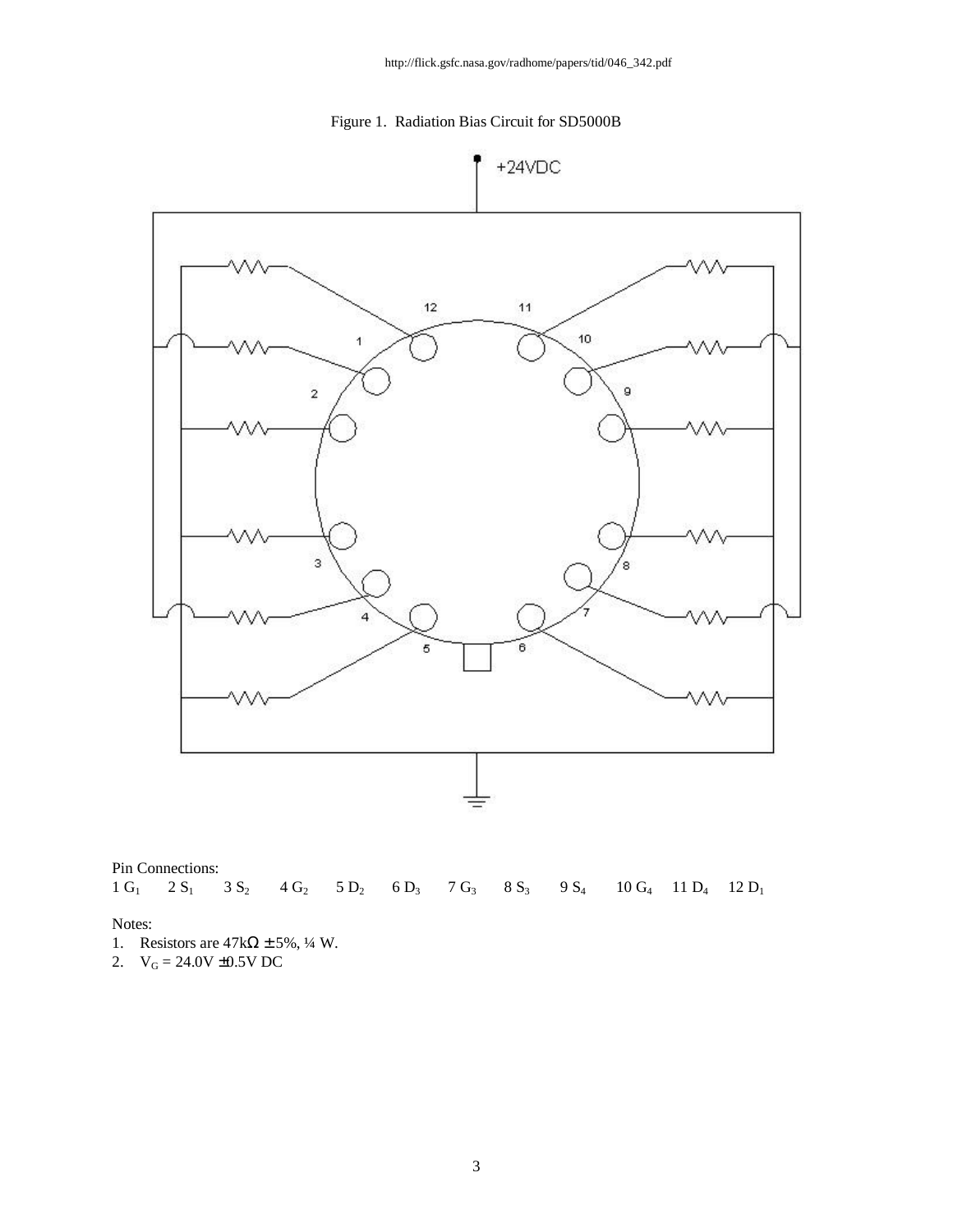| Generic Part Number:                 | <b>SD5000B</b>       |
|--------------------------------------|----------------------|
| <b>EOS-AM Part Number</b>            | <b>SD5000B</b>       |
| Charge Number:                       | M78301               |
| Manufacturer:                        | Cal-Logic            |
| Lot Date Code (LDC):                 | 93-2629W#1           |
| <b>Quantity Tested:</b>              | 7                    |
| Serial Number of Control Samples:    | 5, 10                |
| Serial Numbers of Radiation Samples: | 1, 3, 4, 9, and 12   |
| <b>Part Function:</b>                | High-Speed DMOS Quad |
| Part Technology:                     | Hybrid               |
| Package Style:                       | TO-8 Can             |
| Test Equipment:                      | Testronics           |
| Test Engineer:                       | B. Chong             |

## TABLE I. Part Information

• The manufacturer for this part guaranteed no radiation tolerance/hardness.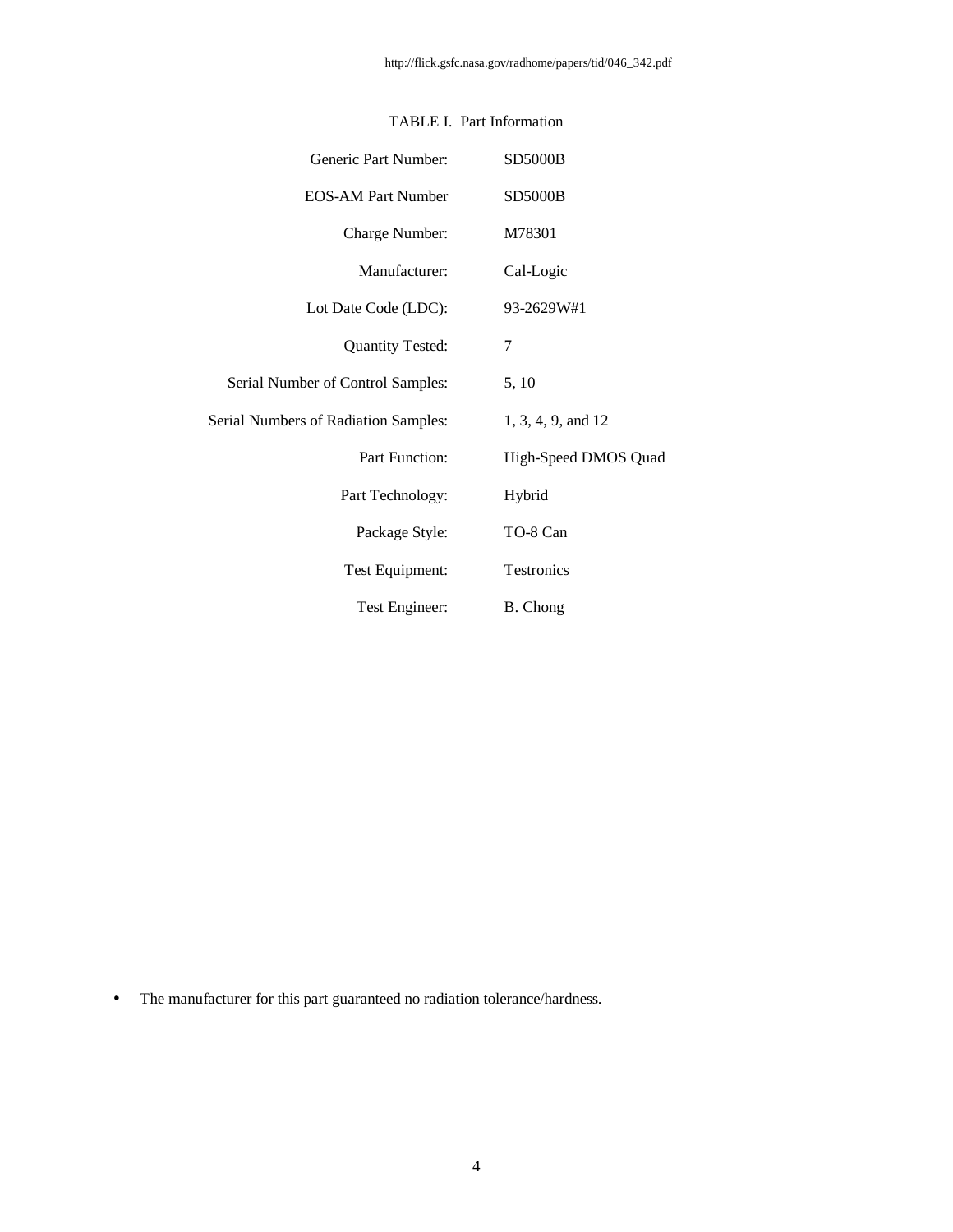| TABLE II. Radiation Schedule for SD5000B |  |
|------------------------------------------|--|
|                                          |  |
|                                          |  |
|                                          |  |
|                                          |  |
|                                          |  |
|                                          |  |
|                                          |  |
|                                          |  |
|                                          |  |

Effective Dose Rate = 7,500 RADS/15 DAYS=20.8 RADS/HOUR=0.006 RADS/SEC The effective dose rate is lower than that of the individual radiation steps as it takes into account the interimannealing step.

The interim annealing following the 5.0 kRad step was added due to degradation in the parts. The addition of an interim annealing step better simulates the space environment's lower dose rate for very sensitive devices. This may allow the parts to show satisfactory performance at higher doses or indicate that the part can not be used beyond the previous dose level.

PARTS WERE IRRADIATED AND ANNEALED UNDER BIAS, SEE FIGURE 1.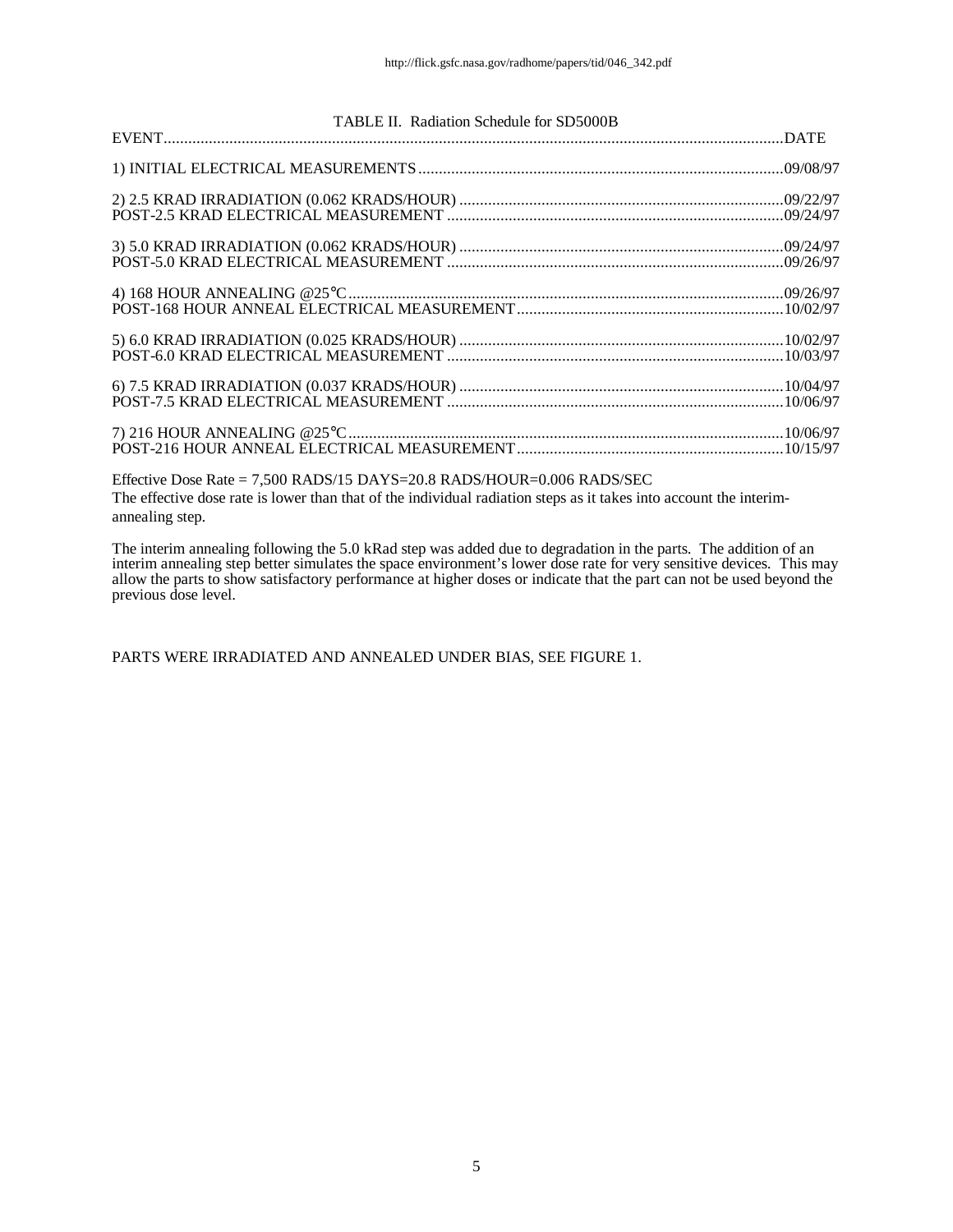| <b>Test</b>        |                  |                                         | Spec.   | Lim. |
|--------------------|------------------|-----------------------------------------|---------|------|
| #                  | <b>Parameter</b> | <b>Units Test Conditions</b>            | min     | max  |
| $1-8A$             | ID off           | $nA$ $V_{GS}$ = 5V, $V_{DS}$ = 20V      |         | 10   |
| 1,5,9,13 B         | <b>VBR</b>       | $V I_R = 1mA$                           | 25      |      |
| 2,6,10,14 B  IR    |                  | $nA V_R = 25V$                          |         | 1000 |
| 3,7,11,15 B IR     |                  | $nA V_R = 30V$                          |         | 1000 |
| 4,8,12,16 B RDS on |                  | $WI_D = 1mA$ , $V_{GS} = 5V$            |         | 70   |
| 4,10,16,22 C VGSth |                  | $V V_{DS} = 2.5V, I_D = 1mA$            | 0.1     | 2.0  |
| 7,13,19,25 C dVGS  |                  | $V V_{GS}$ measured at $V_{DS} = 10V$ , | $-0.43$ | 0.43 |
|                    |                  | $I_D = 16mA$ and 20mA                   |         |      |

## Table III. Electrical Characteristics of SD5000B /1

Note:

1/ These are the manufacturer's non-irradiated data sheet specification limits. The manufacturer provided no postirradiation limits at the time the tests were performed.